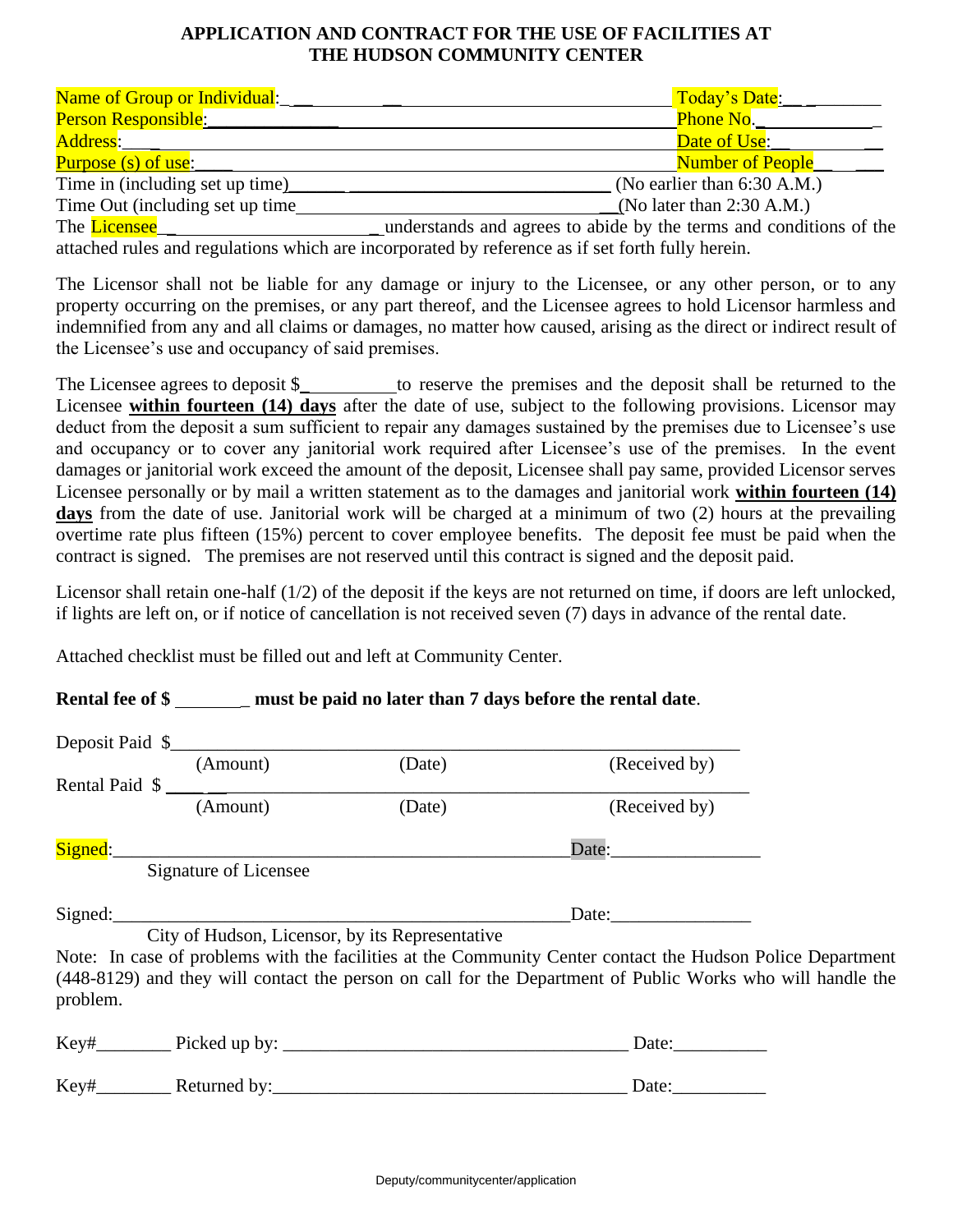### **Rental Fee Policies Effective February 1, 2022**

#### **================================================================= \* Hudson City based Non-Profit groups, clubs and organizations:**

|                                     | <b>Rental</b> | <b>Deposit</b>        | <b>Deposit</b>     |
|-------------------------------------|---------------|-----------------------|--------------------|
|                                     | Rate          | <b>Without Liquor</b> | <b>With Liquor</b> |
| a. Meeting only                     | \$10.00       | \$100.00              | \$200.00           |
| b. Activity with food               | \$10.00       | \$100.00              | \$200.00           |
| c. Funeral Dinner: Resident \$10.00 |               | \$100.00              | \$200.00           |
| Non-Resident                        | \$65.00       | \$100.00              | \$200.00           |

\*These include, but are not limited to: Community Blood Drive, Hospice, Scouts, Special Olympics, Thompson Museum, Hudson Carnegie District Library and Combined Churches for a community charity.

#### **Private Parties and Individuals:**

|                         | <b>Rental Rates</b>    |                     | <b>Deposit</b>        | <b>Deposit</b>     |
|-------------------------|------------------------|---------------------|-----------------------|--------------------|
|                         | <b>Hudson Business</b> |                     |                       |                    |
| <b>Number of People</b> | <b>Resident</b>        | <b>Non-Resident</b> | <b>Without Liquor</b> | <b>With Liquor</b> |
| $1 - 50$                | \$60.00                | \$100.00            | \$200.00              | \$300.00           |
| $51 - 100$              | \$180.00               | \$230.00            | \$250.00              | \$350.00           |
| $101 - 170$             | \$270.00               | \$330.00            | \$300.00              | \$400.00           |

#### **Individuals using Center for meeting only – no food or drink:**

|                         | <b>Rental Rates</b> |                     |                |
|-------------------------|---------------------|---------------------|----------------|
| <b>Number of People</b> | <b>Resident</b>     | <b>Non-Resident</b> | <b>Deposit</b> |
| $1 - 10$                | \$12.00             | \$32.00             | \$100.00       |
| $11 - 25$               | \$30.00             | \$65.00             | \$100.00       |
| $26 - 75$               | \$60.00             | \$100.00            | \$100.00       |
| $76 - 170$              | \$90.00             | \$130.00            | \$100.00       |

#### *\*\*\*\* Alcohol Permit Fee for Residents and Non-Resident \$10.00 non-refundable \*\*\*\** ===============================================================================

The deposit will be returned **within fourteen (14) days**, if the Community Center is left in satisfactory condition. The licensee authorizes the licensor to deduct from said deposit a sum sufficient to repair any damages sustained or to cover any janitorial work required after use of the premises. Note: Janitorial work will be charged at a minimum of two (2) hours at the prevailing overtime rate plus fifteen (15%) percent to cover employee benefits.

In case of a power outage or other problems, there will only be a refund of the Rental fee if the Community Center facilities are not used.

I have read the rules and regulations for use of the Hudson Community Center facilities and agree to comply with same.

I understand that failure to comply with these rules and regulations may be cause for forfeiture of part or all of the deposit.

 $\overline{\phantom{a}}$  , and the contract of the contract of the contract of the contract of the contract of the contract of the contract of the contract of the contract of the contract of the contract of the contract of the contrac

Signature of Licensee or Representative **Date** Date **Date** Date **Date**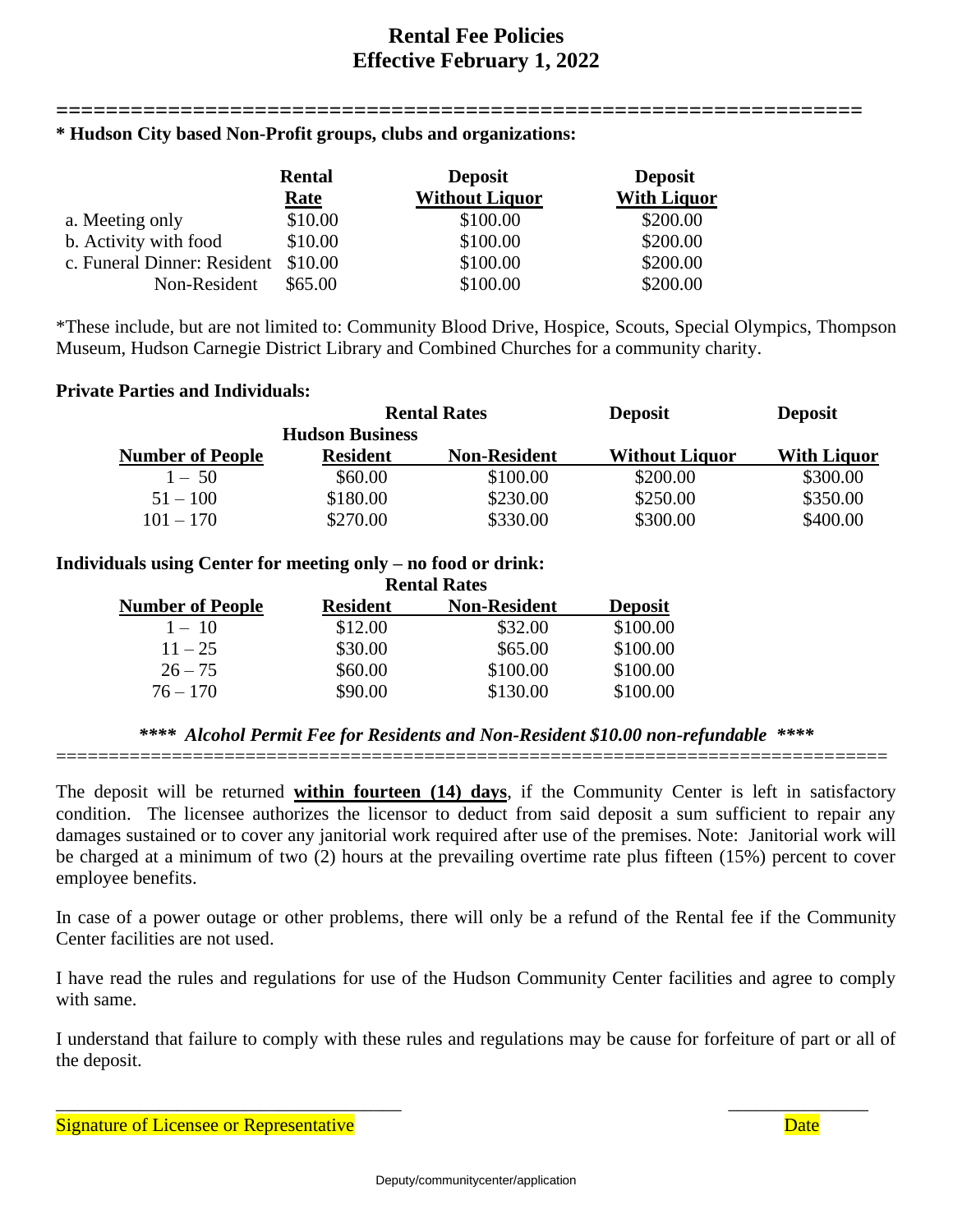#### **RULES AND REGULATIONS FOR USE OF FACILITIES \* NO SMOKING FACILITY \***

#### **DO NOT USE THE COOLERS!!**

General Rules:

1. Space at the Hudson Community Center will be available on a first-come, first-serve basis, with priority given to non-profit organization and groups in the Hudson area.

2. The Hudson Community Center will not be rented for private for-profit activities. Use for non-profit fund raising activities will be reviewed on a case-by-case basis.

3. The Applicant for the facilities assumes all liability and agrees to make prompt restitution for any loss or damage occurring during their use of the premises. Legal action will be taken if reimbursement for damages is not received within 60 days of the date the applicant is notified.

4. The individual signing the contract will be responsible for all keys issued. Keys must be returned no later the 4:00 p.m. on the first working day following the scheduled use.

5. Individuals and groups renting the facility are responsible for their own set-up and cleanup. Furniture and equipment must be left in the same condition and location in which it was found. Trash must be removed and placed in the proper dumpster and container.

6. Renters will use facilities only for dates on the contract for which rent has been paid.

7. Individuals using the facility will exhibit proper behavior at all times. If complaints are received the Hudson Police officer on duty will use his judgment to determine if the activity at the Center will have to be stopped. Much will depend on the cooperation that the police officer receives from the people responsible for the activity.

8. The City of Hudson is not responsible for materials or supplies stored at the Community Center. Storage of items must be approved by the City Manager or his designated agent.

9. The renter is responsible to bring their own dishes, silverware, napkins, glasses, trash bags and cleaning supplies (towels and dish soap).

**10. Decorations will be restricted to the tables and other appropriate places, excluding walls, ceiling and woodwork. Considerable damage can be done by stapling, tacking, and scotch-taping decorations to the ceiling, walls, and woodwork and is strictly prohibited.**

11. Rental of the Center for any event will not be scheduled before 6:30 A.M. or past 1:00 A.M. and the building must be **cleaned up**  and vacated by 2:30 A.M. The City assumes no responsibility for items left in the center after 2:30 A.M. These items will be removed and disposed of accordingly by the City.

12. All youth groups must be accompanied by an adult supervisor.

- 13. In the event that liquor is to be served during the facility rental.
	- a. Serving of intoxicants to minors is strictly forbidden.
	- b. Any individual and/or organization selling liquor or available as part of an event which participants pay for, must obtain a 24 hour liquor license from the Michigan Liquor Control Commission and a special liquor liability insurance policy in the minimum of \$1,000,000 naming the City of Hudson as additional insured. If serving liquor, the licensee must provide proof of homeowner's policy showing his/her host liquor policy. A certificate of proof of insurance must be on file with the City of Hudson before the Community Center can be rented, said license must be displayed during the facility rental.
	- c. Serving of intoxicants to individuals who are visibly intoxicated is strictly forbidden.
	- d. All intoxicants shall be service in accordance with applicable City Ordinances State statutes, and Rules and Regulations of the Michigan Liquor Control Commission.

I have read the above rules and regulations for use of the Hudson Community Center facilities and agree to comply with same.

I understand that failure to comply with these rules and regulations may be cause for forfeiture of part or all of deposit.

Today's Date:

**Signature of Licensee or Representative**